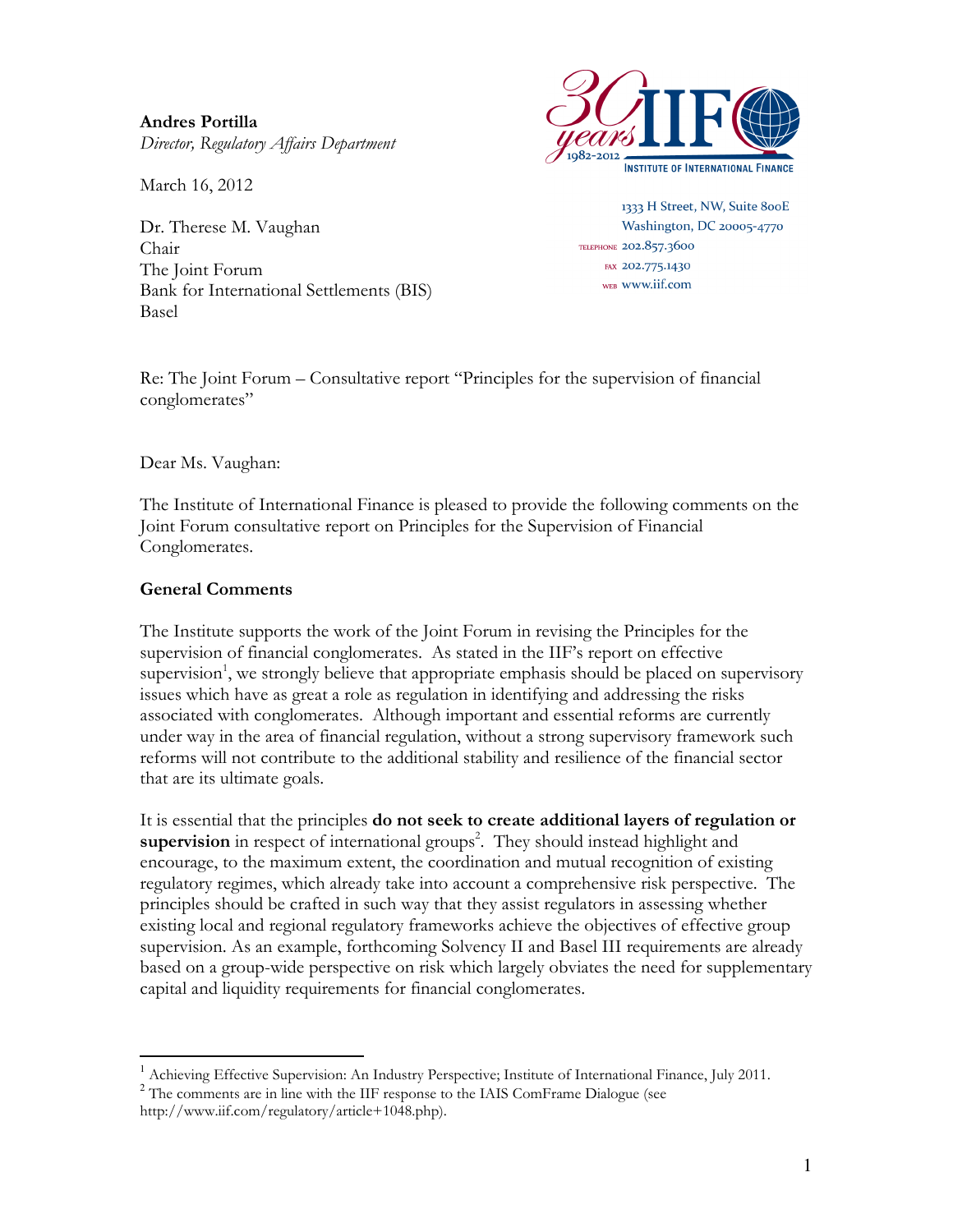A requirement for the consistent assessment of the capital requirements of financial conglomerates is that regulation in different sectors is appropriately coordinated  $- a$ point which has been made by the IIF in its comments on the interaction of banking capital and insurance solvency requirements<sup>3</sup>. Banks and insurers have different core business models and regulation needs to reflect that. At the same time, banking regulation affects the activities of insurers and vice versa and both will be less effective if these spill-over effects are insufficiently recognized. It is essential that there is an appropriate coordination of regulation as it applies to firms in different sectors. This is a more appropriate goal than harmonization of regulation across sectors. We believe that such a statement should be included in the Principles and that the Joint Forum has a key role in promoting this coordination.

Given the challenges of achieving an effective oversight of financial conglomerates, the Institute believes that the principles do not place sufficient emphasis on the mechanisms for achieving a comprehensive group-wide oversight, in particular the use of supervisory colleges. Colleges are important not only on a cross-border setting. Even where a conglomerate is largely concentrated in one jurisdiction, it might be necessary to hold domestic college meetings in jurisdictions where the structure of supervision involves the interaction of multiple domestic regulators. The US is a particularly prominent example of this but it is a feature of many others where, for example, securities regulation is undertaken separately from that of banking and insurance. Where a conglomerate has extensive international operations, the creation and operation of effective international colleges led and managed by a group-level supervisor 4 is a high priority. Therefore, the Institute believes that significantly more emphasis should be put on developing a framework that makes colleges more efficient and effective.

The effectiveness of colleges often depends critically on the appointment of a **group-level** supervisor. The principles need to recognize this and to clearly identify those responsibilities of the group-level supervisor. There are a number of places throughout the document where 'supervisors' should be replaced with 'group-level supervisor'. Several of these are set out in Annex 1.

The IIF welcomes the statement in part IV that a supplementary assessment of capital adequacy will be necessary only if the relevant sectoral framework does not fully address the nature and scope of the financial conglomerate's risk profile for the purpose of ensuring capital adequacy on a group wide basis. In this regard the IIF strongly supports the principle that double or multiple use of the same component of capital by various entities of the same group should not be permitted by supervisors. However, the Institute is concerned about the suggested requirement that minima and targets should always be exceeded (e.g. implementation criterion 16.d). Whilst many firms may choose to exceed regulatory minima, making this a requirement is tantamount to establishing supplementary capital standards, something which is inappropriate where sectoral capital frameworks adequately address risk.

 $\overline{a}$ 

<sup>&</sup>lt;sup>3</sup> The Implications of Financial Regulatory Reform for the Insurance Industry; Institute of International Finance, August 2011 (http://www.iif.com/press/press+200.php).

<sup>&</sup>lt;sup>4</sup> We use the term group-level supervisor throughout this document as defined in the glossary of the Joint Forum Consultative document on Principles for the supervision of financial conglomerates, p7/8.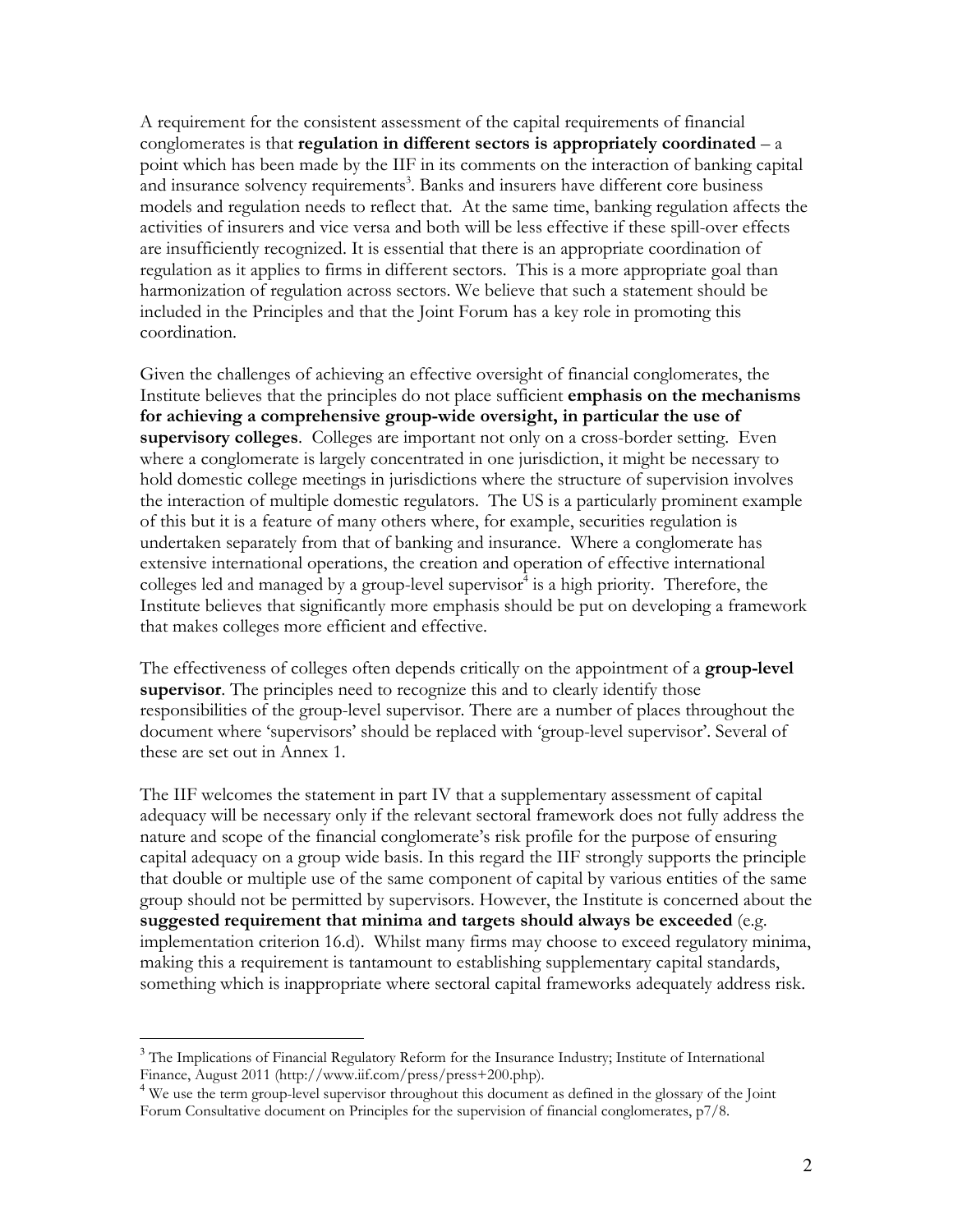This is something that in the IIF's view damages the concept of sectoral risk based capital frameworks.

As part of the introductory chapter 2 or 3, the Institute suggests to recognize more explicitly the linkage between the micro-prudential supervision of financial conglomerates and the use of macro-prudential surveillance. Supervision of financial conglomerates, however effective, cannot replace macroprudential surveillance as it does not capture all relevant risks to financial stability, such as externalities between conglomerates or systemic risk arising from the interconnectedness between conglomerates and other financial entities. Effective group supervision, however, is a prerequisite for strong macroprudential surveillance as macroprudential authorities need to rely on the assessments and reported data from a group-level supervisor regarding its supervised financial conglomerate.

In addition to the General Comments presented above, the Institute is also pleased to provide the following specific comments on the proposed Principles:

## Principles

### 1. Comprehensive group supervision

The IIF supports the principles for comprehensive group wide supervision. Achieving an effective, efficient and consistent level of group-wide oversight is likely to depend on making extensive (although not exclusive) use of **supervisory colleges.** Such colleges will not replace the work of the solo supervisors of the legal entities making up the group. But they will provide a group perspective by focusing on the following tasks:

- Appointment of a group-level supervisor (this will be most likely the home supervisor) who facilitates and coordinates college activities as the central point of contact.
- Sharing of risk information (subject to appropriate confidentiality constraints and information security procedures as explained below).
- Coordination of supervisory activities with a view to enhancing the effectiveness, efficiency and consistency of supervision and to avoiding unnecessary duplication.
- Undertaking holistic assessment of the group-wide risk landscape (e.g. a coherent view of group-wide business risks, examination of the risk appetite and risk tolerance frameworks, arrangements for stress and scenario testing and how these translate into limits at the level of business units) and risk governance (e.g. the existence of an independent and effective risk management function, an independent and influential CRO and a board level risk committee).
- Assessment of risks arising from the macro-prudential perspective of surveillance.
- Taking appropriate group-focused actions to mitigate the risks identified.
- Interaction and liaison with group management.
- Planning and coordination of supervisory activities during emergency situations (crisis management).

The IIF considers it important that such tasks be included at the very least in the explanatory notes of the Principles.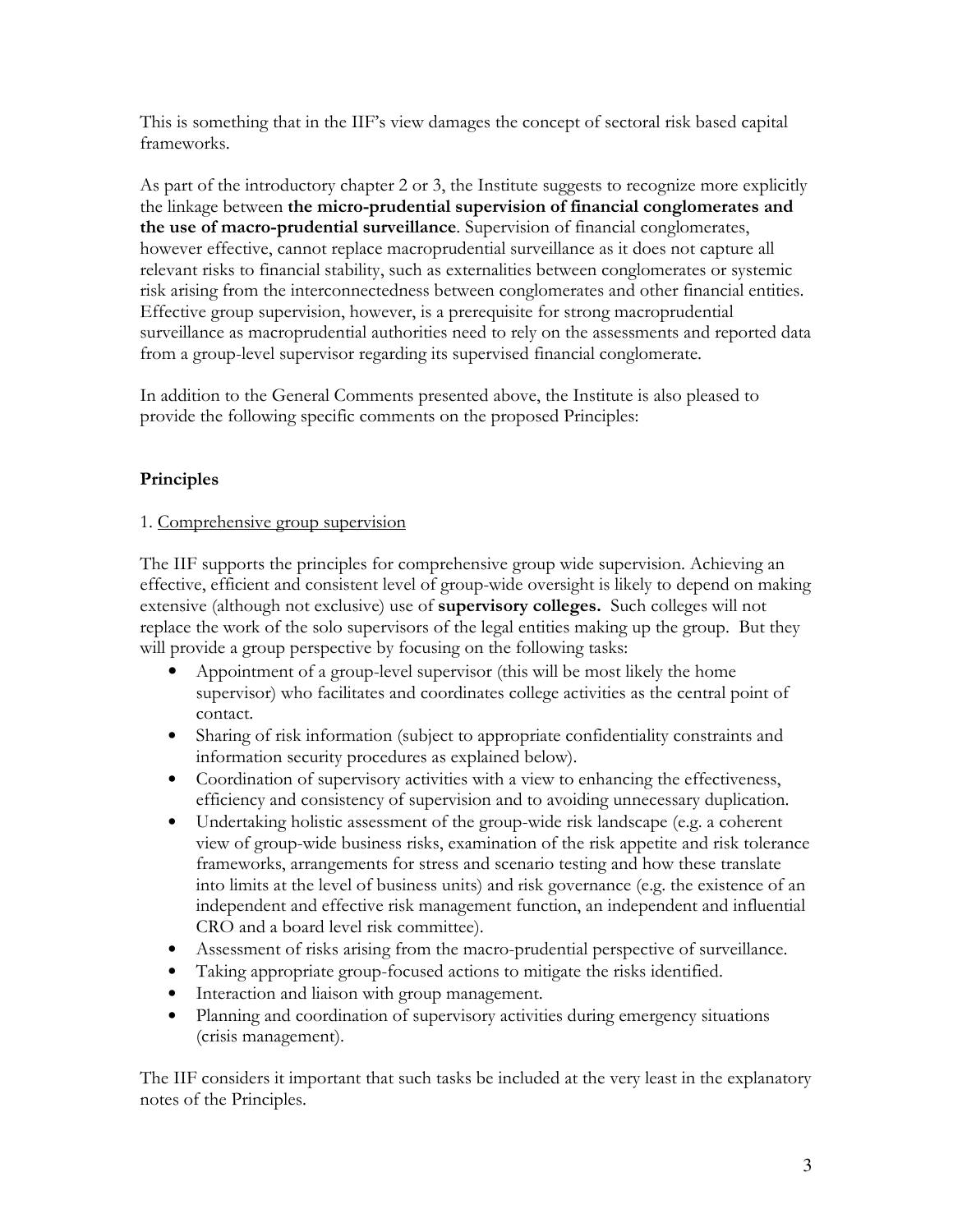Further, it is important that the draft is clearer about the role and powers of the group-level supervisor. While it is hard to see how the group-level supervisor can, in most cases, have additional formal powers, this is an important role carrying significant responsibilities which need to be agreed upon and respected by other interested supervisors. While this is the implication of explanatory comment 5.3, it could be made clearer. It is also relevant to implementation criterion 6.a. While the role and responsibilities of the group-level supervisor need to be agreed and made clear, this is a matter for discussion and agreement among the parties concerned and cannot be based on a formal legal framework.

Explanatory note 1.1 sets out that the legal framework should provide clear authority to collect information in respect of the head and the constituent entities of the financial conglomerate and the level of risk and support from the wider group. It is important in this context, and in respect of information requests more generally, that supervisors consider whether their information requirements can be met by existing information that is reported to them (or other interested supervisors/college members) before requesting any additional information from financial conglomerates.

#### 2. Cooperation and exchange of information

Implementation criterion 2.b does not contain a reference to providing information on a 'need to know' basis. The Institute supports the free flow of information among supervisors; however, this should be subject to the discipline that the recipient has a clear need for it and therefore that supervisors should collect only necessary information. The Institute suggests the addition of a clear statement that there needs to be a balance between meeting legal obligations and respecting legitimate concerns about confidentiality within the college (e.g. sharing information only on a 'need to know' basis) whilst not allowing an undue preoccupation with confidentiality to become a barrier to the efficient and effective working of colleges. The Institute recommends that the industry and the Joint Forum work together to develop clear protocols for the secure collection and sharing of confidential or sensitive competitive data.

#### 3. Independence and accountability

3.2 notes that supervisors should be protected from liability for acts taken in good faith. We strongly agree with this principle but it should be balanced with a right to be heard and to receive a coherent and definitive ruling, together with an explanation of the supervisor's rationale.

#### 4. Resources

It is noted in 4.b that supervisors should be financed in a manner to permit effective supervision. Again, we strongly agree with this principle but it needs to be balanced with a requirement that supervision should be subject to broad cost benefit principles so that regulatory and supervisory requirements are not disproportionate to the benefits (in terms of risk reduction) that they afford.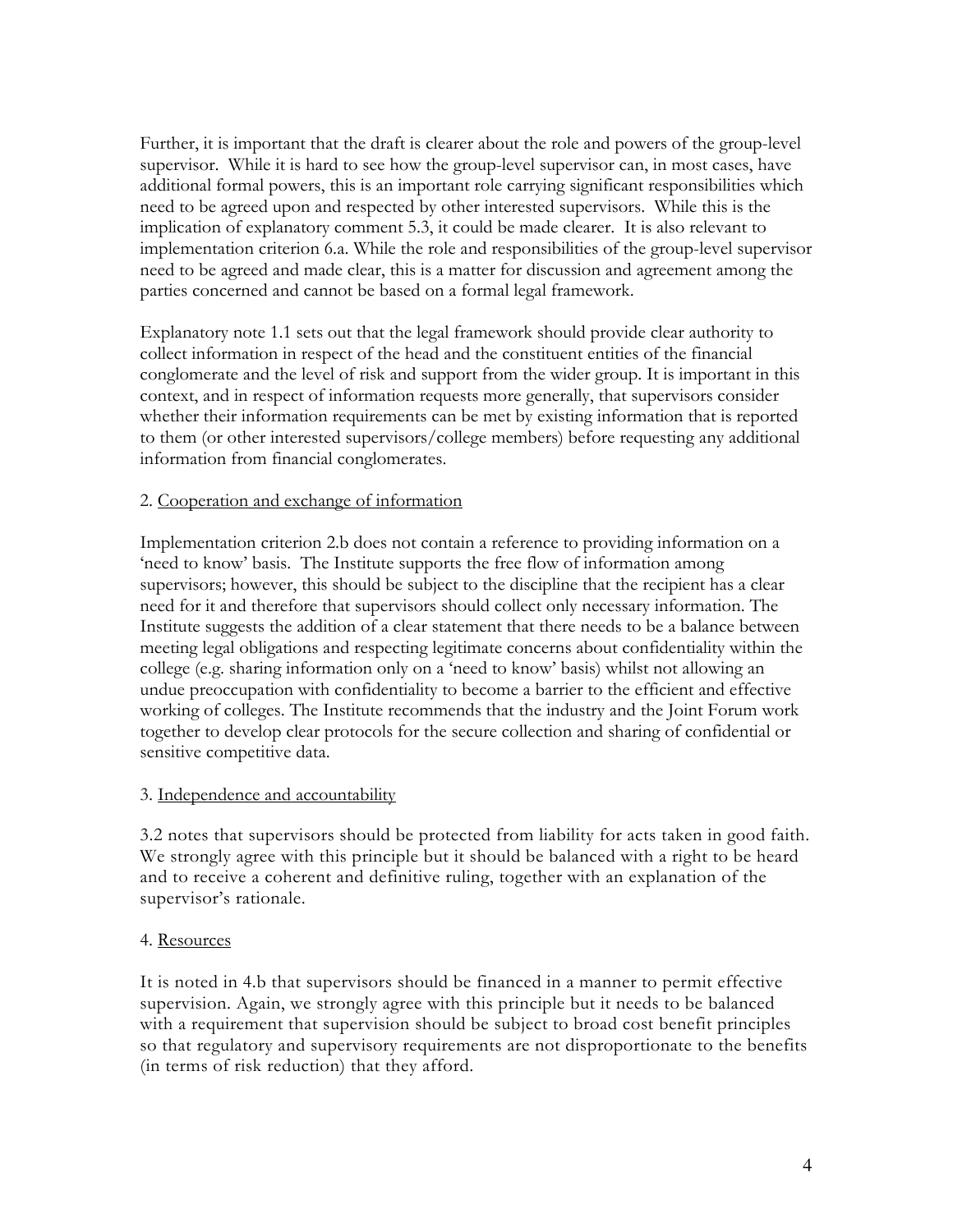#### 6. Supervisory cooperation, coordination and information exchange

The Institute suggests making a stronger reference to colleges in principle 6 by adding content along the following lines:

- Achieving the necessary level of coordination will almost certainly involve the creation of an international college.
- The group-level supervisor will have responsibility for facilitating college activities. That means: a) acting as a primus inter pares in the collection and sharing of group-level data, developing and informing about group wide risk and capital assessments as well as coordinated regulatory programs; b) determine the structure and membership of colleges on the basis of 'variable geometry' (for example, involving flexibility concerning the geographical composition of the college and the agendas); c) hosting college meetings; d) facilitating information flows.
- The group-level supervisor should also encourage, to the maximum feasible extent, coordinated working by college members. Ideally colleges should work towards a situation in which members are willing to place reliance on the work of others. At the very least, joint working should be encouraged. This helps to create a shared understanding and perspective on risk while limiting the supervisory burden on firms.
- Roles and responsibilities have to be clear, the group-level supervisor has to be empowered to take a leading role and other supervisors clearly have to rely on the grouplevel supervisor's assessments.

Further, implementation criterion 6.g refers to arrangements for resolving differences. This is an important issue but at the international level it cannot involve one or more supervisors having binding resolution or arbitration powers, even in the context of a college (though it is recognized that regulation in the European Union has a legal basis which provides an exception to this). The group-level supervisor should clearly have an informal role for coordination and mediation but will have no formal powers for mediation or resolving disputes.

#### 7. Prudential standards and coverage

It is very important that the principles do not attempt to establish global capital standards where they do not yet exist (e.g. in insurance). Rather, as mentioned above, the focus for the foreseeable future needs to be on mutual recognition of the different prudential standards across jurisdictions in relation to governance, capital adequacy, liquidity and risk management. Mutual recognition is likely to be facilitated by regular exchanges of perspectives and information between regulators across sectors, especially within supervisory colleges. Where an effective sector regime is in place or being implemented which takes an adequate group-wide perspective, there should be no need for supplementary requirements.

Implementation criterion 7.b implies that listed risks are always heightened through the existence of conglomerates. The Institute strongly disagrees with this presumption. Whilst conglomerates may often have risk profiles which differ from those of their constituent parts, in many cases aggregate risk will be reduced – for example where there are significant diversification benefits. While it is true that supervisors need to be alert to heightened risks,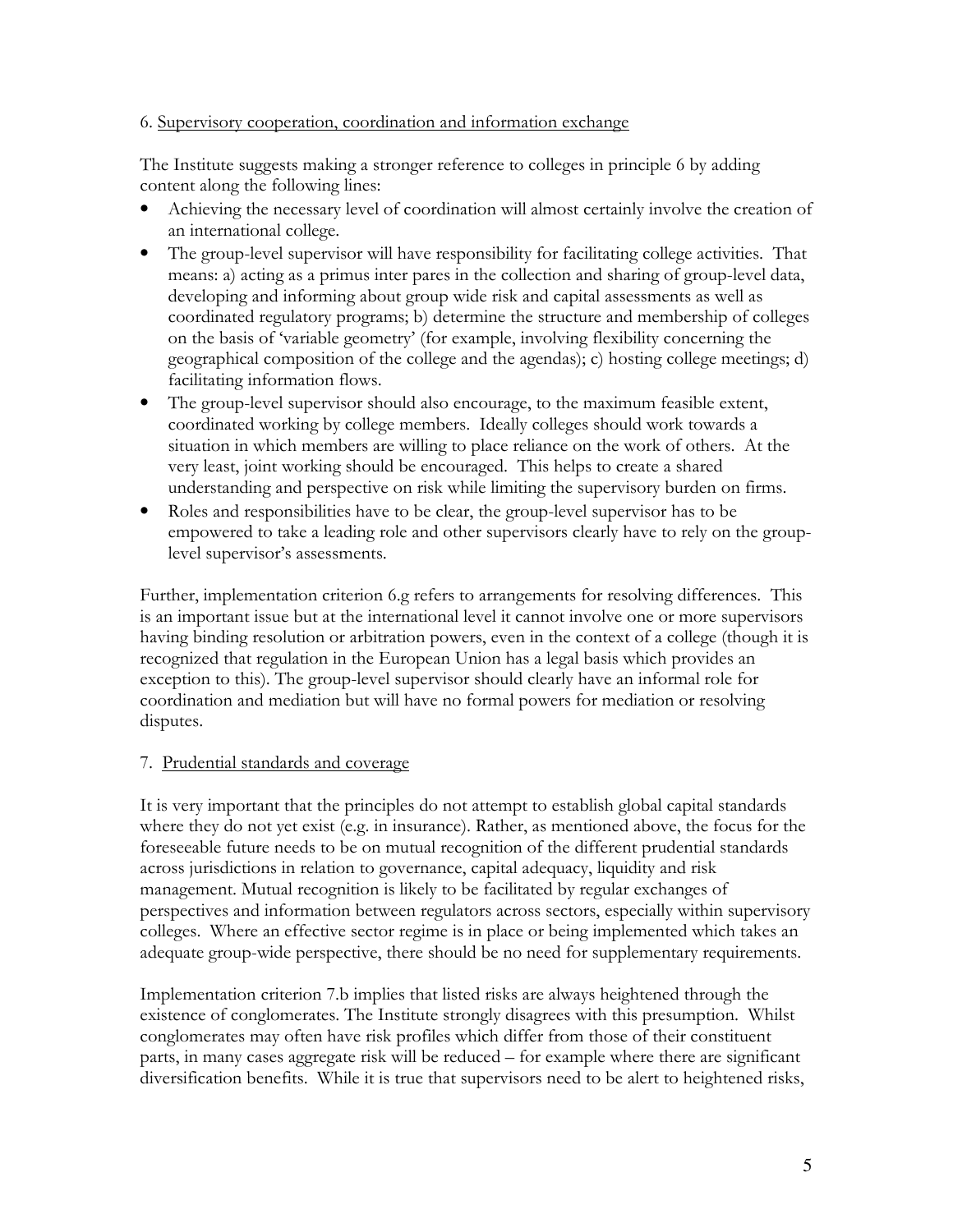the IIF recommends that the wording should be changed to reflect the fact that this will not always, or indeed usually, be the result of a conglomerate structure.

In general, principle 7 would benefit from much more clarity about how prudential standards overlap<sup>5</sup>. Activities which are typically subject to different regulatory and supervisory regimes (e.g. banking and insurance) may take place within the same group. In such cases, supervisors need to make sure that same activities are subject to comparable regulations to prevent regulatory arbitrage. It is therefore important that the Principle be clear about how these regimes overlap and how to resolve any potential conflicts.

#### 8. Monitoring and supervision

The existence of a conglomerate may generate legitimate needs for additional information to be provided to supervisors (e.g. consolidated group-wide data). However, the IIF believes that the section should emphasize that requests for such information should be proportionate and result demonstrably from the fact that the existence of a conglomerate adds an additional dimension to the risk profile (even though, as noted above, there should be no presumption that the existence of a conglomerate heightens risk per se).

### 10. Corporate governance in financial conglomerates

The IIF agrees that clear expectations should be created regarding the corporate governance to be implemented in all financial institutions, including conglomerates. These should be consistent with the requirements outlined in individual jurisdictions.

Further, governance is intimately bound up with risk management – a point which is made in comment 10.2 and principle 23 but which should already be made in the implementation criteria of principle 10.

In addition, supervisors ought to take steps to ensure that corporate governance is effective – not just that the necessary structures exist. Regarding 10.5, the Institute would suggest that a reasonable set of governance expectations is defined across all jurisdictions.

## 11. Structure of the financial conglomerate

 $\overline{a}$ 

Implementation criterion 11.b may need to be qualified on the basis of proportionality. Whilst supervisors have a right to require clarity regarding the structure and operation of conglomerates, this should not be a pretext for supervisors arbitrarily insisting on radical restructuring of conglomerates. Restructuring requirements should be used as a last resort and only in the context of clear and substantiated prudential needs.

Explanatory comment 11.2 should mention that recovery and resolution programs should be aligned with the corresponding sectoral requirements. Existing standards should be evaluated and wherever appropriate supervisors defer to them. The IIF believes strongly that

<sup>&</sup>lt;sup>5</sup> As cited above, the IIF report on "The Implications of Financial Regulatory Reform for the Insurance Industry" makes a case for the need for regulatory coordination across sectors and provides further details on how prudential standards may overlap.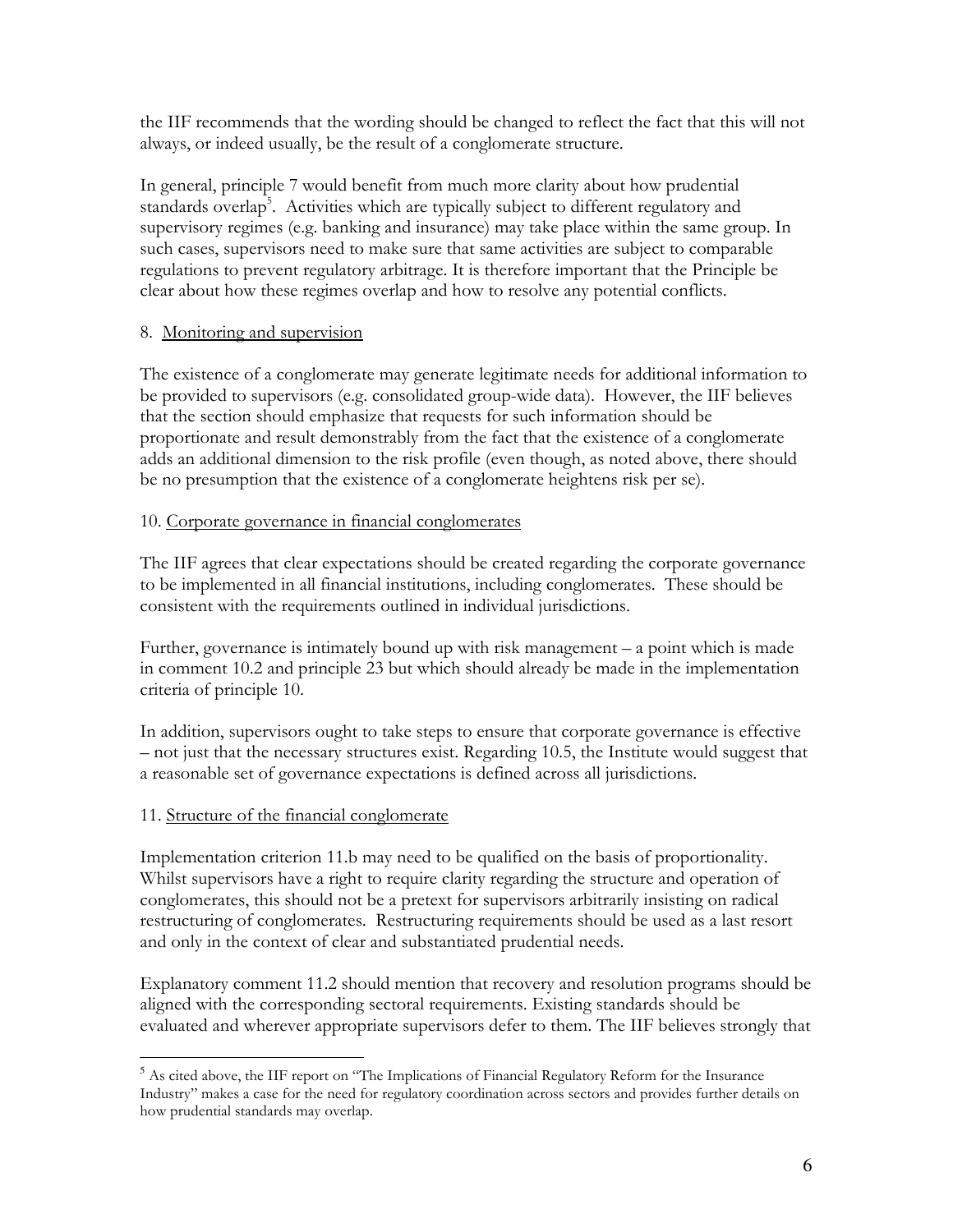the need and scope for RRPs varies widely across sectors and supervisory arrangements for conglomerates should not introduce requirements that are markedly different. In particular, the case has yet to be made for comprehensive RRPs within insurance.

The Institute considers that comment 11.3 would benefit from explicitly indicating that it is important that supervisors be able to identify de facto constraints on a conglomerate's financial resources arising from trapped pools of liquidity, intra group guarantees, etc.

### 12. Suitability of significant owners, board members and key persons

While the IIF fully supports the need for supervisors to assess suitability of owners, Board members and other key persons, the draft Principles are not sufficiently clear on how supervisors can assess and address suitability of key shareholders in terms of skills, experience and knowledge. While prescriptive criteria are probably not warranted, the Principle could be improved with additional specificity on how supervisors can discharge this task.

Reference is made to owners, key shareholders, major shareholders and significant owners in various places in principles 10 and 12 in the context of assessing suitability. It may be possible for suitability requirements to be put in place for controlling shareholders, e.g. where supervisory notification/authorization is required. It would however be difficult to enforce suitability requirements on non-controlling shareholders where shares are traded freely on public exchanges. Consequently, references to 'owners, key shareholders, major shareholders and significant owners' should be made more specific and probably replaced with references to controlling shareholders.

The requirement in 12.c that the Board of the head of the financial conglomerate include a number of members acting independently of the wider group (including owners and staff of the wider group) is ambiguous and needs further clarification. The IIF supports the requirement that board of the head of the financial conglomerate include a number of members acting independently of the wider group. However, the exact composition of the board is a matter of individual jurisdictions and should not be prescribed by the principles on conglomerates.

## 13. Responsibility of the board of the head of the financial conglomerate

The Institute suggests adding a reference regarding the top board having the information it needs on a timely basis to enable it to monitor risk and risk management. Further, it is important to put the proposed Principles and discussion within the context of the broad framework devised by the Financial Stability Forum on compensation, e.g. by including an explicit reference to the FSB core principles on compensation<sup>6</sup>.

## 15. Capital management

l.

As noted above, we welcome the statement in part IV that a supplementary assessment of capital adequacy is necessary only if the relevant sectoral framework does not fully address

<sup>&</sup>lt;sup>6</sup> FSB Principles for Sound Compensation Practices; Financial Stability Board; September 25, 2012.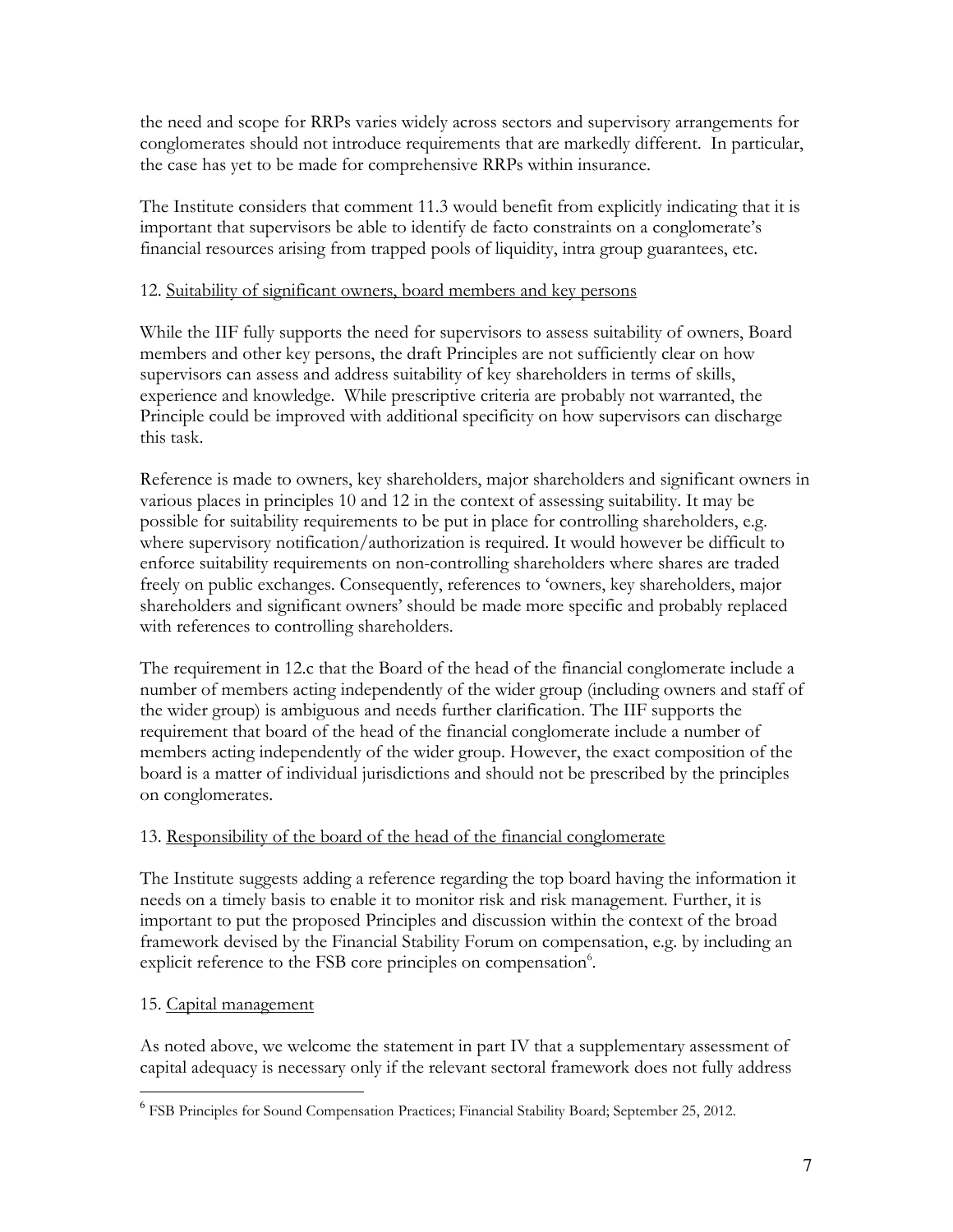the nature and scope of the financial conglomerate for the purpose of ensuring capital adequacy on a group wide basis.

### 16. Capital assessment

The introduction of a concept of materiality in the implementation of criterion 16.a is of fundamental importance. Without such concept, capital assessment judgments risk focusing on activities or entities which do not materially alter the risk profile of the group or its constituent parts. In this context, the issue arises of the criteria that need to be applied to decide on when risks are material and whether entities or activities need to be consolidated.

Further, the Institute is particularly concerned about implementation criterion 16.d: A requirement that minima and targets should always be exceeded is tantamount to supplementary capital standards which are inappropriate where sectoral frameworks adequately address risk. This is something that in the IIF's view damages the concept of sectoral risk based capital frameworks.

### 17. Capital assessment: consider double gearing

The IIF agrees that double gearing should be carefully considered when assessing capital adequacy. As highlighted in principle 17 paragraph a and c, prudential standards should remove the double counting within the appropriate tier of capital rather than at the total capital level, in particular for banking conglomerates holding insurance companies . This will help reduce systemic risk and safeguards insurance policyholder protection. However, the implications of potential diversification effects across entities should not be neglected when assessing capital requirements. The IIF suggests including a reference to potential diversification benefits across entities at the end of explanatory comment 17.2 or in a separate explanatory comment.

#### 19. Capital assessment: limitations to intra-group transfers

The principle as well as the implementation criteria should specify that supervisors should support the reduction of impediments of intra-group transfers unless a compelling case can be made for the necessity of these on a case by case basis. Consideration also needs to be given to the timing aspects of the underlying cash flows. This timing aspect of cash flows could be considered in 19 by amending the criteria as follows: Supervisors should require that assessment and measurement techniques evaluate any characteristics of intra-group transfers of capital, taking into account potential impediments to executing such transfers and the timing aspects of the underlying cash flows.

## 20. Liquidity

This section on liquidity should include a reference to regulatory requirements for liquidity in the different sectors (e.g. the LCR and NSFR under Basel III for banks) and point out that specific liquidity regulation is not required for all sectors (e.g. insurance). While the current formulation for these is in need of revision, once properly formulated requirements are in place, compliance with these will be a key element in liquidity management assessments.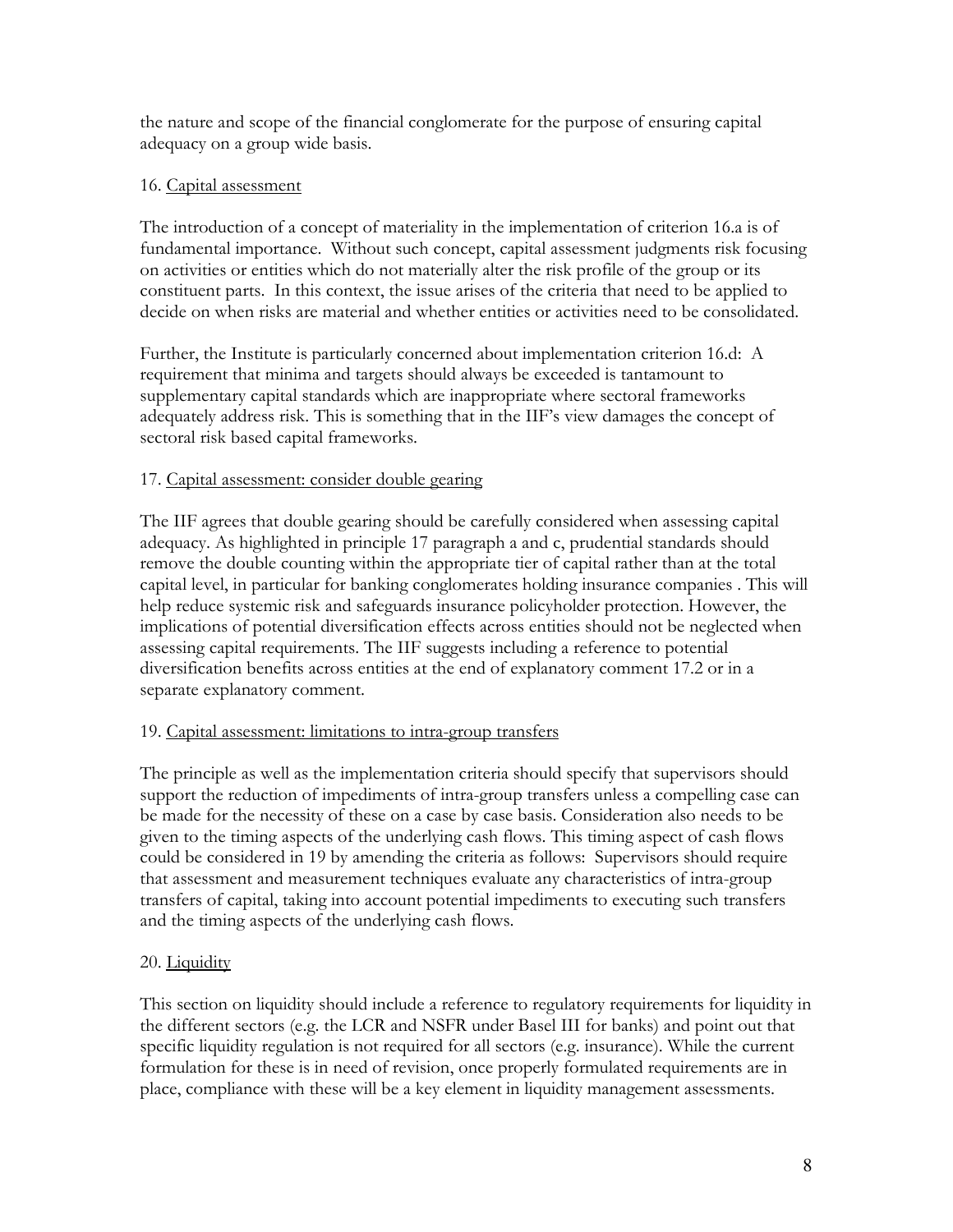Further, implementation criteria 20.b should point out that supervisor support the reduction of unnecessary impediments of intra-group transfers.

#### 28. Risk concentrations and intra-group transfers

The IIF considers that this is an area where additional analysis should be conducted. Given that the new risk based capital regimes take a holistic risk approach and capture these risks adequately, there is no clear justification for the need to introduce quantitative limits for risk concentration and intra-group transactions and exposures. Such quantitative limits should only be necessary if it is clearly established that the current regulatory regimes fail to do address such risks.

### 29. Off-balance sheet activities

The section on off-balance sheet should emphasize the need for complete clarity regarding the basis for consolidation. Supervisors need to provide clear guidelines about which activities should be consolidated and when. And in providing this, the principles should not create any additional criteria regarding consolidation.

We hope this letter is useful as the Joint Forum considers the way forward in this area. We also urge the Joint Forum to provide ample opportunity for direct dialogue with the industry on this important issue. Given the complexity of conglomerates' supervision, we believe direct dialogue with the industry is essential.

\*\*\*

The IIF stands ready to provide additional views or clarifications. We look forward to discussing these issues with the Joint Forum going forward. For further details you may reach me (aportilla@iif.com) or my colleagues Martin Weymann (mweymann@iif.com) and Samuel Schenker (sschenker@iif.com).

Best regards.

Sincerely,

Andres Portilla Director, Regulatory Affairs Department Institute of International Finance